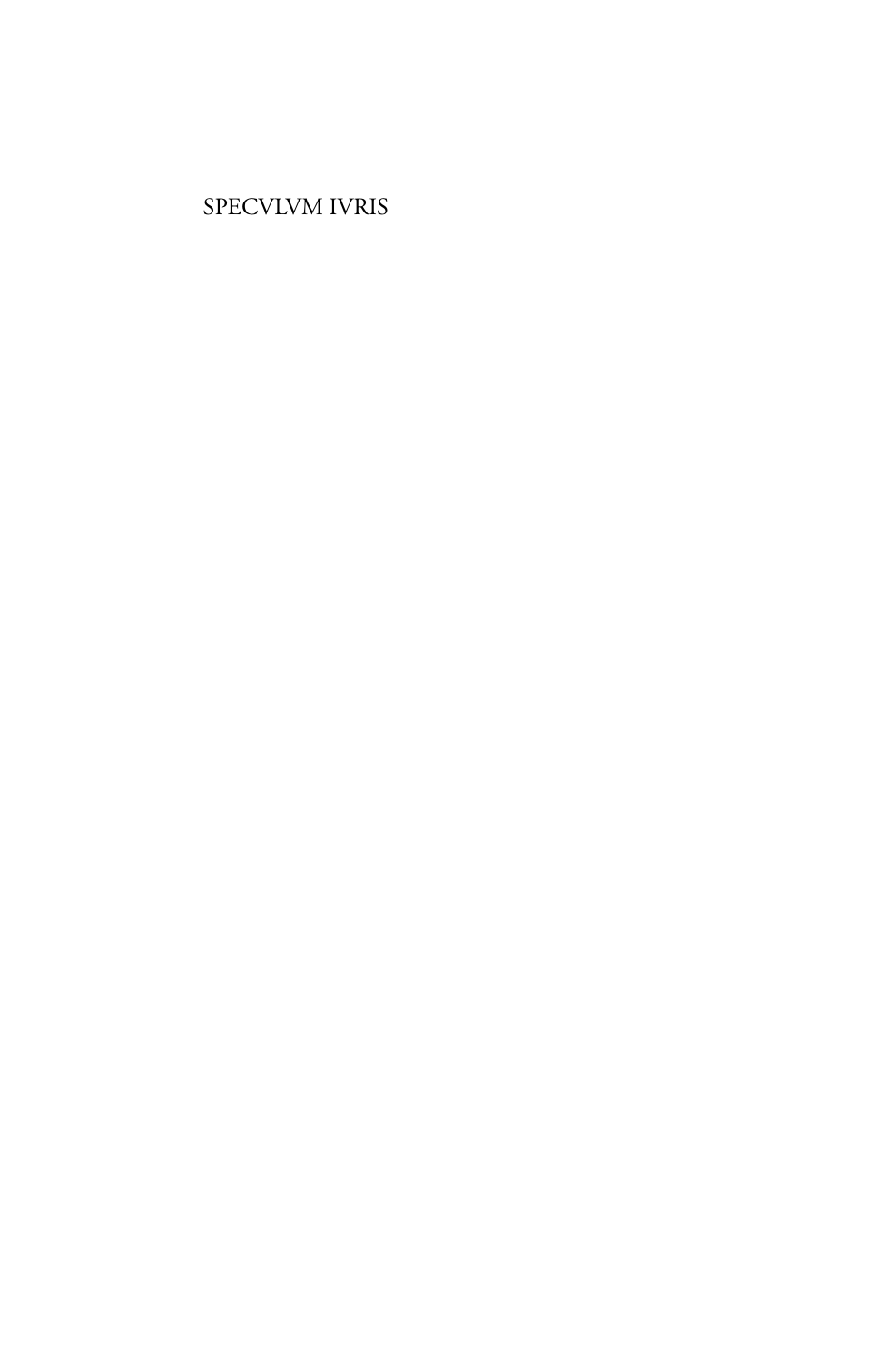$\sqrt{2}$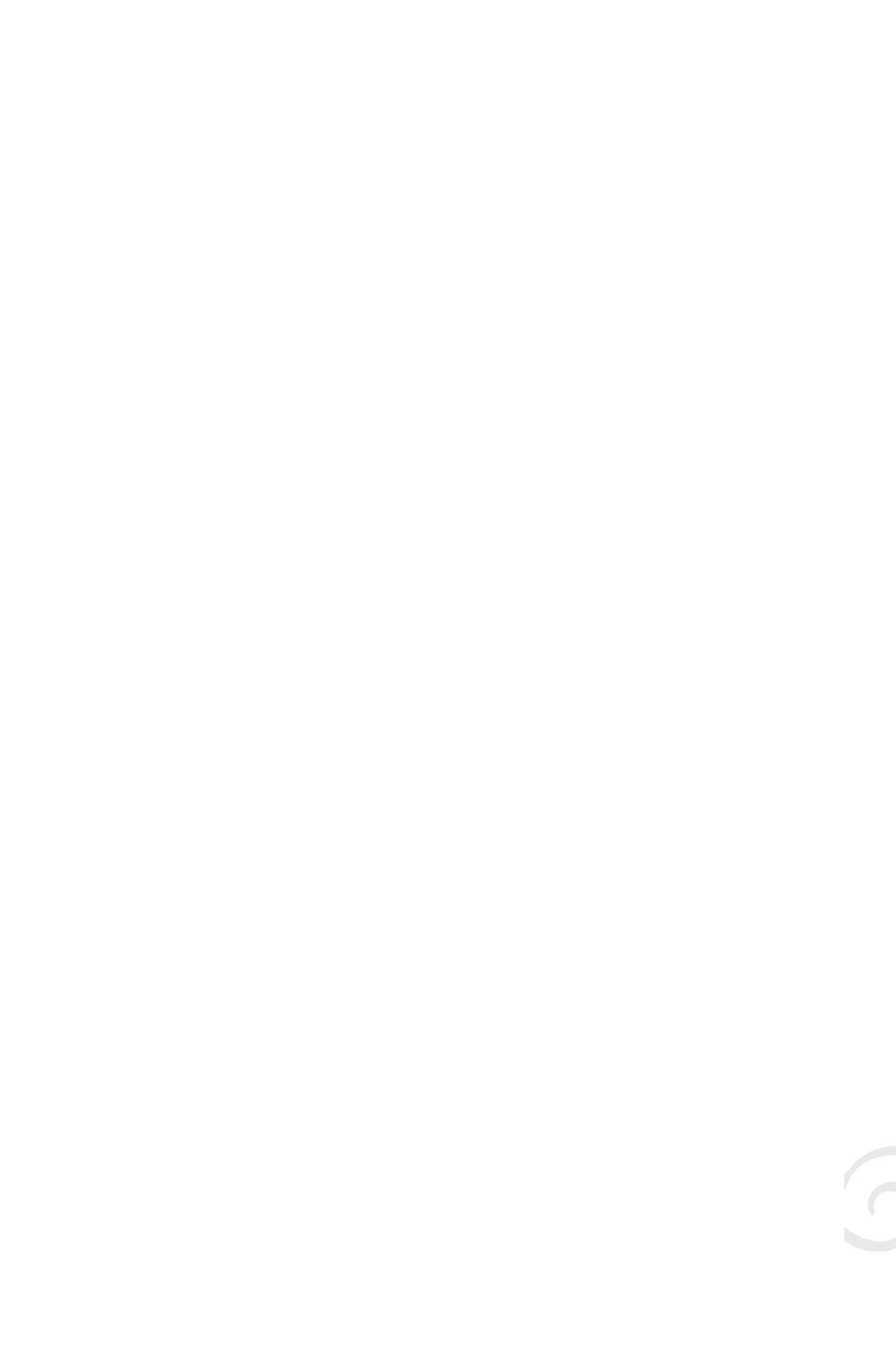# SPECVLVM IVRIS

Roman Law as a Reflection of Social and Economic Life in Antiquity

*Edited by* Jean-Jacques Aubert *and* Boudewijn Sirks

Ann Arbor<br>**THE UNIVERSITY OF MICHIGAN PRESS** 

RARARA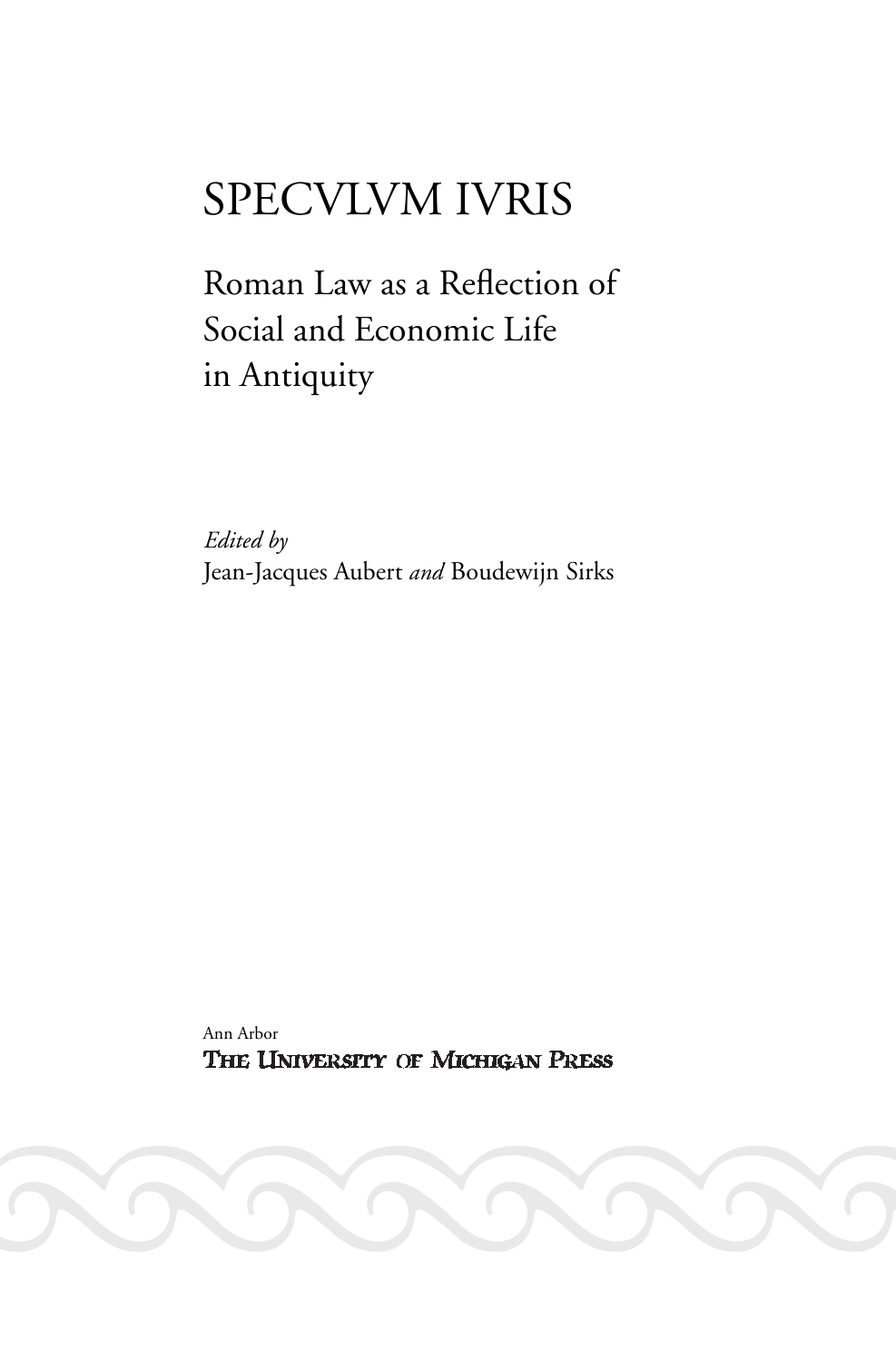Copyright © by the University of Michigan 2002 All rights reserved Published in the United States of America by The University of Michigan Press Manufactured in the United States of America  $\circledcirc$  Printed on acid-free paper

2005 2004 2003 2002 4 3 2 1

No part of this publication may be reproduced, stored in a retrieval system, or transmitted in any form or by any means, electronic, mechanical, or otherwise, without the written permission of the publisher.

*A CIP catalog record for this book is available from the British Library.*

Library of Congress Cataloging-in-Publication Data

Speculum iuris : Roman law as a reflection of social and economic life in antiquity / edited by Jean-Jacques Aubert and Boudewijn Sirks. p. cm. Includes bibliographical references and index. ISBN 0-472-11251-1 (cloth : alk. paper) 1. Roman law. 2. Roman law—History. I. Aubert, Jean-Jacques, 1958– II. Sirks, Adriaan Johan Boudewijn. KJA190.S69 2002 340.5'4—dc21 2001007710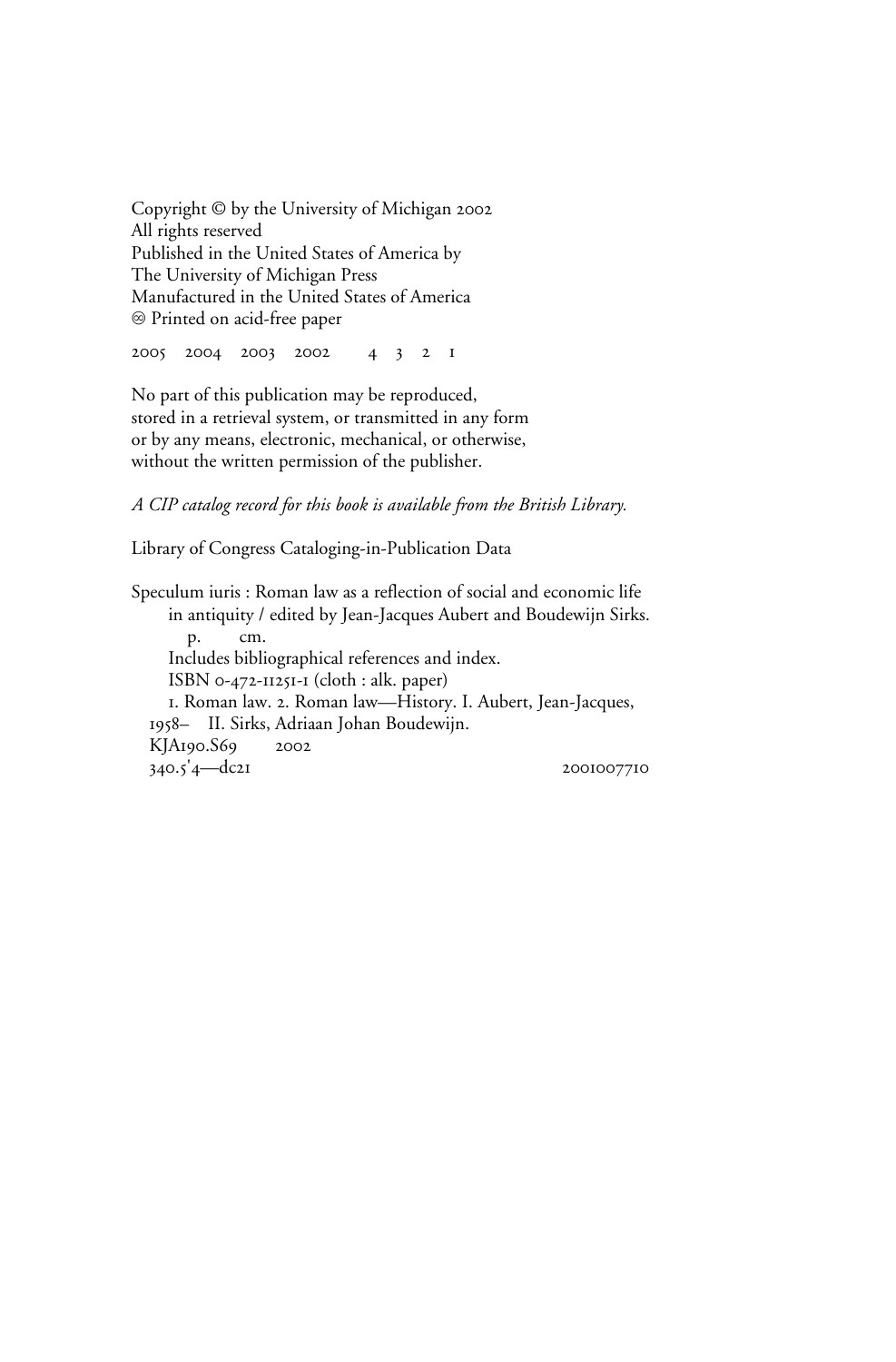## Preface

たろうしょうし

The development of Roman law during the imperial period can be traced through an abundant supply of extant imperial constitutions and the writings of classical and postclassical jurists, preserved in late Eastern compilations, in addition to an always growing collection of documentary evidence. These types of sources have often been taken as reflecting otherwise little-known aspects of the society governed by Roman law. Most rulings and legal opinions have been transmitted in the form of short, elliptic excerpts, the context of which remains for the most part unclear. To make things worse, the texts themselves, in the form in which they have been transmitted by Byzantine compilers, are not always reliable, because they might have been adapted to later conditions. Legal scholars in the early twentieth century spent much energy hunting for interpolations and found far too many. Nowadays, the trend in Roman law studies has swung back from a hypercritical approach to a more nuanced one, whereby the substance of legal texts, if not their form, is considered genuine unless proved otherwise with overwhelming arguments or evidence. Modern scholars are left to deal with a collection of hermeneutic difficulties that can be solved only by considering the practical situations in response to which individual rulings and opinions had been issued. Benefiting from their deep knowledge of the material culture of the Roman Empire and of the social and economic mentalities lurking in the background, ancient historians and classicists are more and more willing to pick up the ball that was for a long time in the preserve of legal historians. They must try to squeeze information from the legal sources to complement what is already known through literary, epigraphical, papyrological, numismatic, and archaeological evidence. Conversely, legal scholars can capitalize on the thus restored trust in the texts to reconstruct classical and postclassical law.

Some interesting and, in some cases, even pioneering work has been achieved in the last twenty years, but much remains to be done, consider-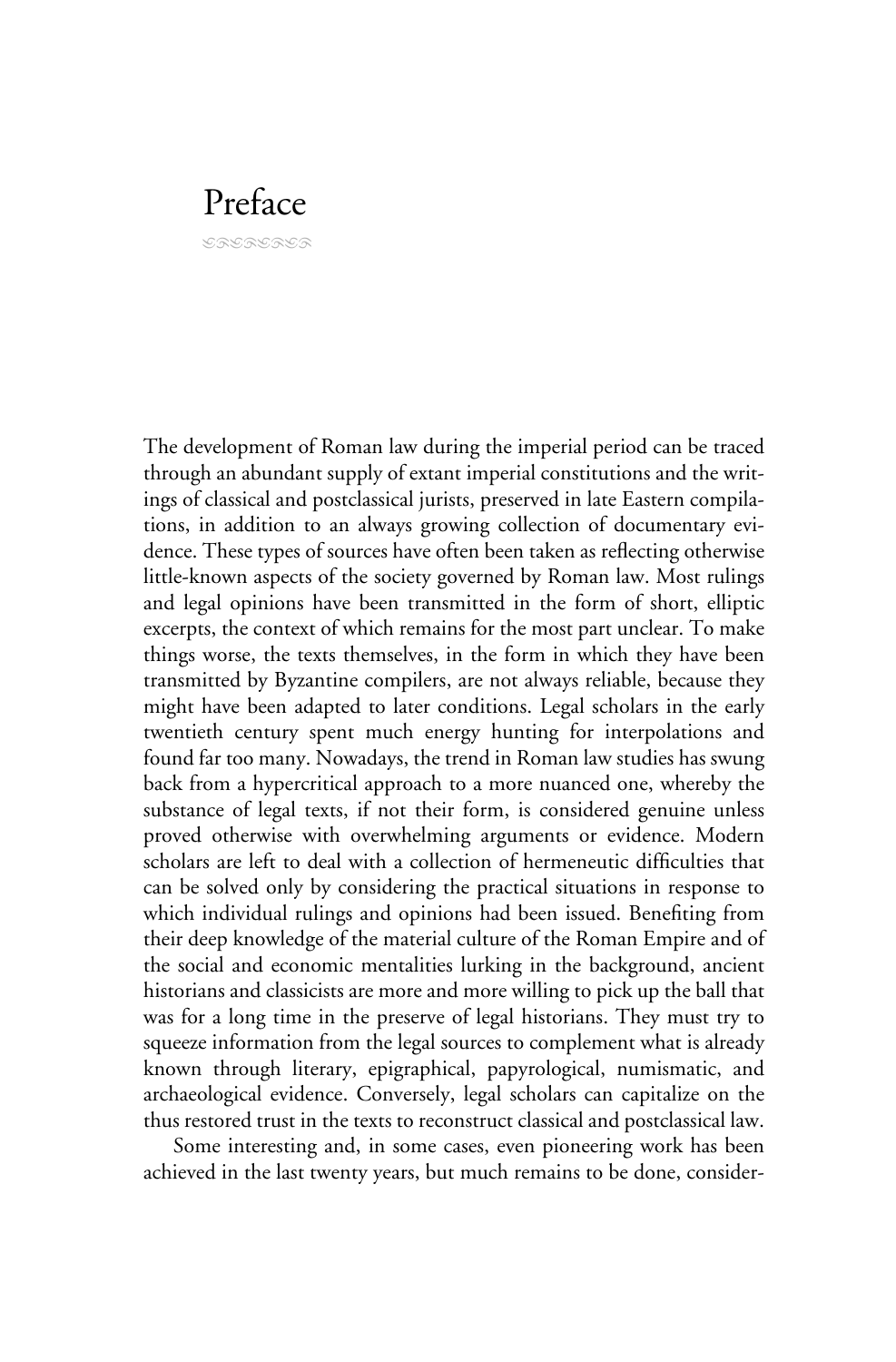#### vi PREFACE

ing the mass and intricacies of extant texts and the scarcity of scholars capable and willing to deal with them along these lines. When discussing classical jurisprudence, it is necessary to reconstruct the historical context in which individual opinions originated, to determine to what extent these opinions were influenced by the known doctrinal position of their respective authors, and to evaluate the general purpose—hypothetical constructs or practical advice—of the respective works from which these texts were excerpted. A similar approach should be used when dealing with imperial legislation, as it is necessary to take into account the structure of the compilation in which the texts are preserved.

The essays collected here—with the exception of David Cherry's were first presented as papers by a panel at the 1996 American Philological Association's annual meeting in New York, with Professor Bruce W. Frier chairing the session. The papers then elicited a stimulating discussion with a lively and knowledgeable audience, whose comments have been worked into the revised written versions. One of the oral contributors, Mr. Peter King, and Professor Frier declined to submit written versions of their papers and commentaries. Professor Michael Peachin and Professor David Cherry graciously stepped in on the editors' invitation. The result presented here is a collection of essays dealing with specific aspects of private and public law, using legal and nonlegal texts and documents to demonstrate the reciprocal influence of law and social and economic life. The contributors were asked to discuss a particular case dealing with the law of obligations, persons, property, or succession, as well as with criminal or administrative law. Each essay was to attempt to show the limits and potential of legal sources, to trace chronological and local variations in proposed legal solutions, and/or to demonstrate how what appears at first in legal texts as logical or linguistic oddities or as insignificant details can be explained by an improved understanding of the historical, economic, social, and administrative context.

In the process of publication, these essays have gone through the critical examination of two anonymous referees, who should be thanked for their helpful comments. One of them pointed out that "an attempt to integrate Roman legal evidence with other kinds of sources" would have been "better done by one person with a comprehensive grasp of the whole field of Roman law and a good knowledge of Roman social and economic life," while acknowledging that "people who could do this are few" and that "those who are willing to attempt it are even fewer." Attempting to meet this criteria along the analytical line followed by the contributors to the present volume would have made this a very long book. This referee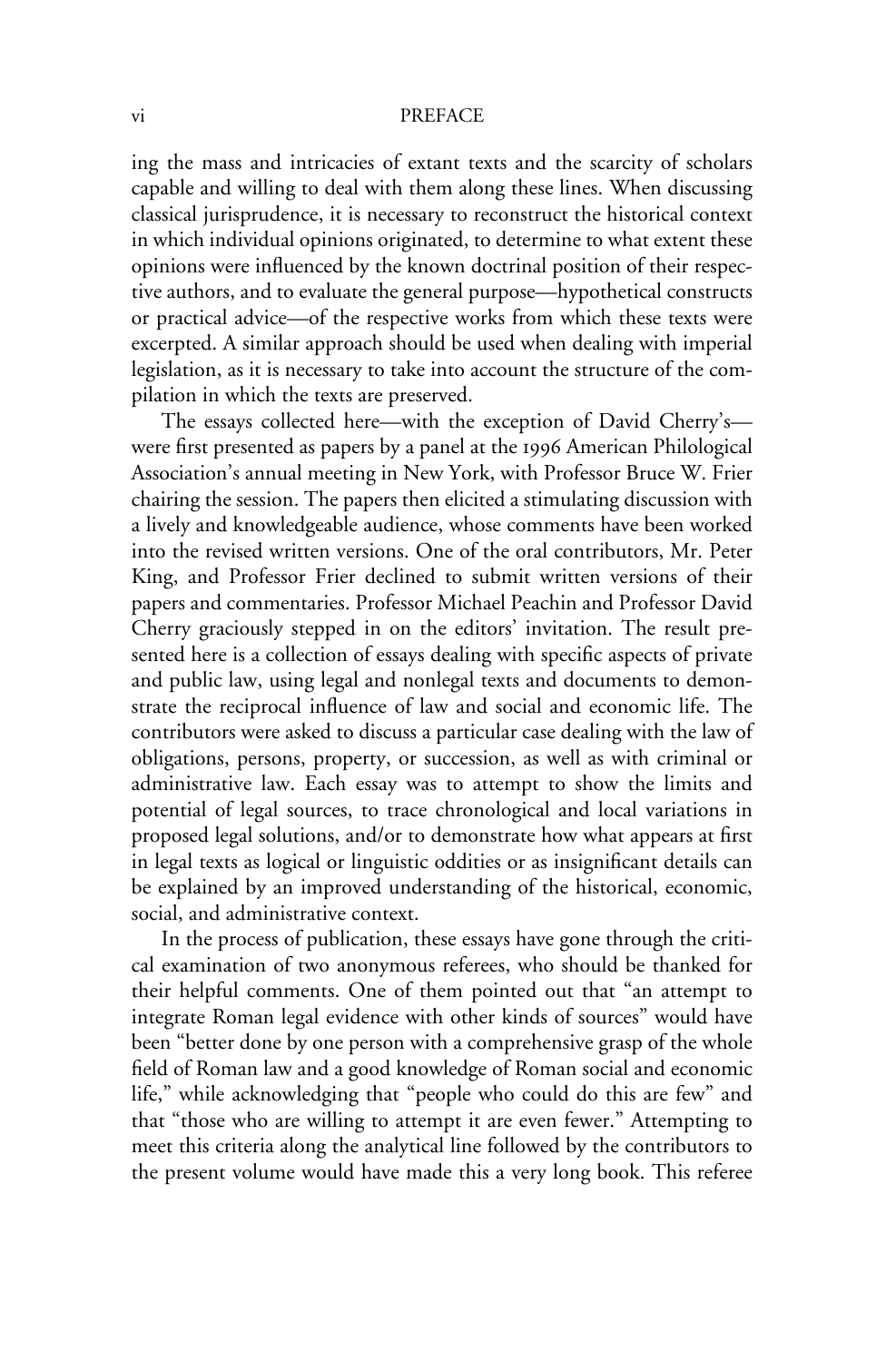#### *Preface* vii

was obviously thinking of syntheses like J. A. Crook's *Law and Life of Rome, 90 B.C.–A.D. 212* (Ithaca, NY, 1967) or D. Johnston's *Roman Law in Context* (Cambridge, 1999), two books of obvious merit, which, however, address a different issue: what did the Roman legal system look like and what did it tell us about the society in which it operated.

Aware of the fact that the collection presented here is somewhat heterogeneous and does not even try to cover all aspects of Roman law, we, as editors, have considered that individual and independent case studies should serve the purpose of allowing the contributors to propose various approaches to the problem of integrating dissimilar sources. We hope that studying important questions in depth will compensate for the selective nature of the topics chosen for discussion and the diversity of the points of view adopted by the authors.

The publication of the book took a lot more time than expected, due to the commitments and professional moves of some of the contributors. We are grateful to Dr. Ellen Bauerle, acquiring editor for the University of Michigan Press, her successor, Mr. Collin Ganio, and Ms. Claudia V. Leo, his editorial assistant, for their help in the process of getting the manuscript ready for publication, and to Ms. Deborah Abbott for checking the papers of the contributors using English as a second language.

For the sake of consistency, Roman jurists are herein referred to by their Latin names (Paulus, Ulpianus, Iulianus, etc.).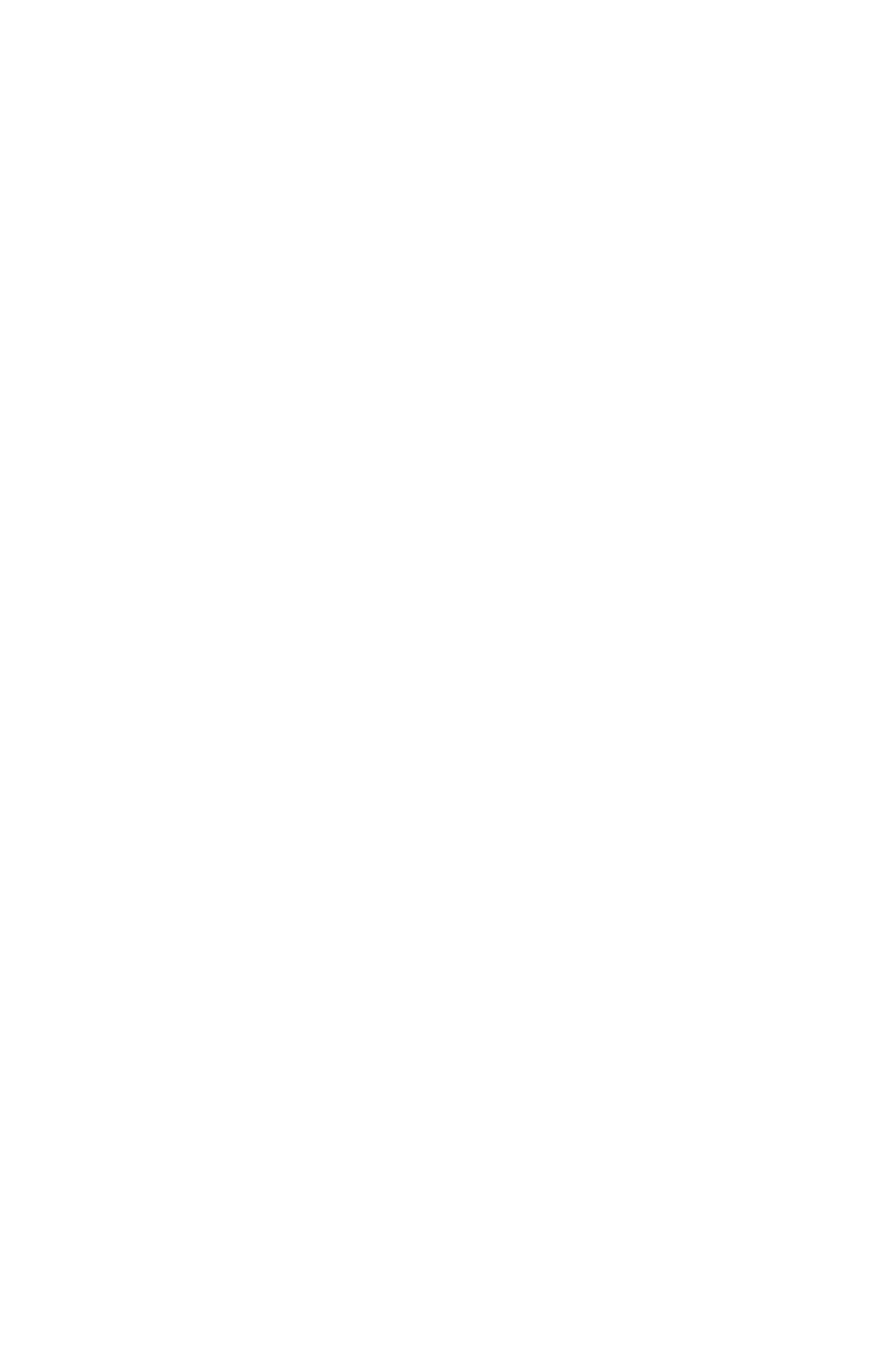### Contents

たろうしょうしょう

Abbreviations xi

Introduction I *Michael Peachin*

Sulla's Law on Prices and the Roman Definition of Luxury 15 *Peter Wyetzner*

Gifts between Husband and Wife: The Social Origins of Roman Law 34 *David Cherry*

The Augustan Marriage Legislation and Social Practice: Elite Endogamy versus Male "Marrying Down" 46 *Thomas A. J. McGinn*

A Double Standard in Roman Criminal Law? The Death Penalty and Social Structure in Late Republican and Early Imperial Rome 94 *Jean-Jacques Aubert*

Sailing in the Off-Season with Reduced Financial Risk 134 *Boudewijn Sirks*

Roman Law and the Study of Land Transportation 151 *Susan D. Martin*

Conclusion: Some Reflections 169 *Boudewijn Sirks*

Conclusion: A Historian's Point of View 182 *Jean-Jacques Aubert*

Contributors 193

General Index 195

Index of Sources 201